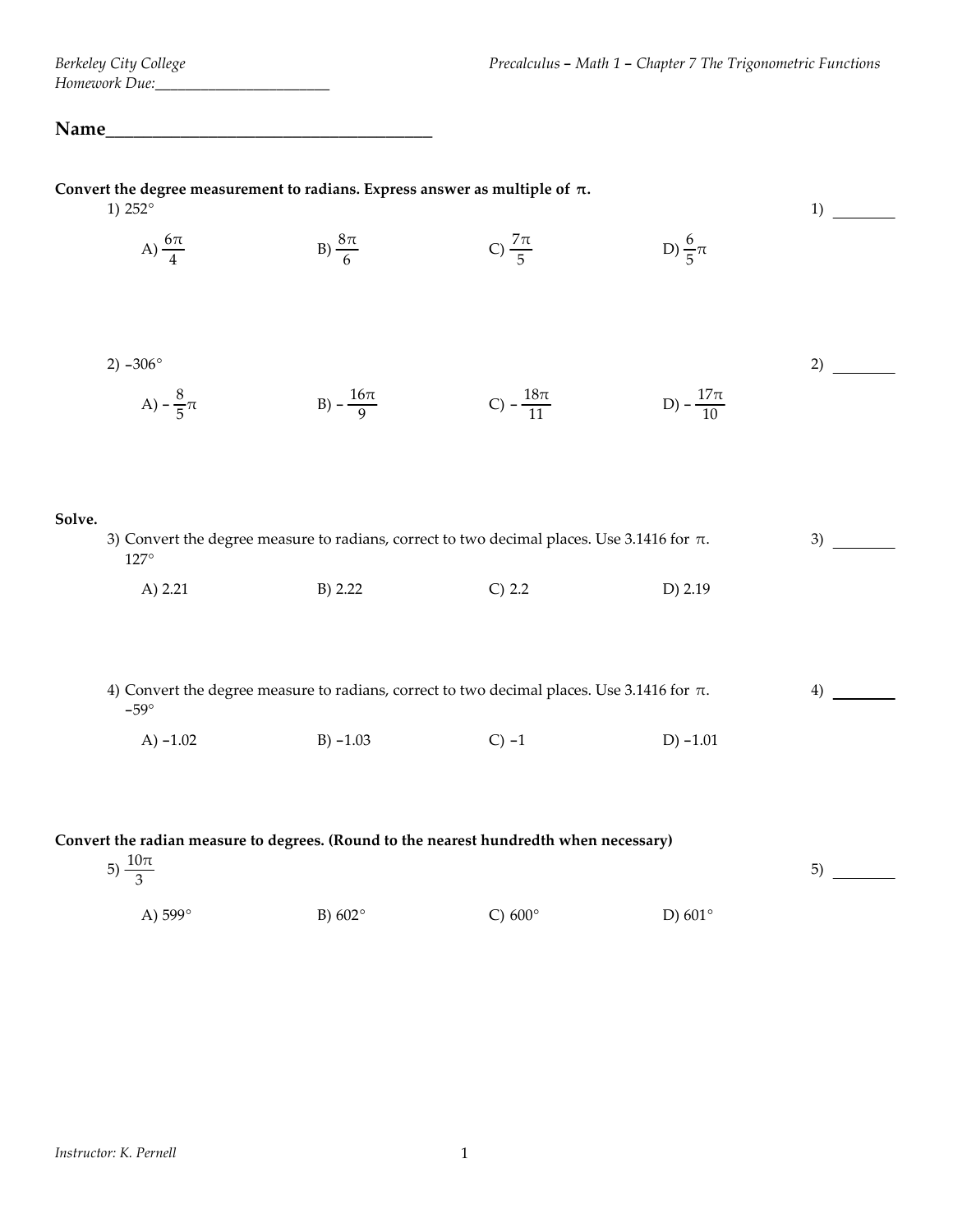6) 
$$
-\frac{5\pi}{2}
$$
  
\nA) -451°  
\nB) -449°  
\nC) -450°  
\nD) -452°  
\nD) 407°  
\n7)  $\frac{9\pi}{2}$   
\nA) 810°  
\n6)  $\frac{9\pi}{2}$   
\nD) 407°  
\n6)  $\frac{9\pi}{2}$   
\nD) 407°  
\n6)  $\frac{9\pi}{2}$   
\nD) 407°  
\n6)  $\frac{9\pi}{2}$   
\nD) 407°  
\n6)  $\frac{9\pi}{2}$   
\n5)  $\frac{160°}{2}$   
\n6) 451°  
\n7)  $\frac{9\pi}{2}$   
\n8)  $\frac{1}{2}$   
\n9) 7.27  
\n10)  $\sqrt{2}$   
\n11)  $\sqrt{2}$   
\n12) 415.41°  
\n13) 63°  
\n14) 6.54°  
\n15) 61.03°  
\n16) 81.03°  
\n17) 45.41°  
\n18) -0.06°  
\n19) 415.41°  
\n10) 42  
\n21) 0.02°  
\n22) 80.44°  
\n23) 81.03°  
\n25) 80.44°  
\n26) 80.44°  
\n27) 415.41°  
\n29)

If s denotes the length of the arc of a circle of radius r subtended by a central angle  $\theta$ , find the missing quantity.  $\frac{11}{2}$ 11)  $r = 11.64$  cm,  $\theta = 3.3$  radians,  $s = ?$ A) 38.4 cm B) 40.4 cm C) 39.4 cm D) 37.4 cm 12)  $r = 15.6$  in,  $\theta = 60^{\circ}$ , s = ?  $\frac{12}{\sqrt{2}}$ D) 16.3 in B) 16.6 in C)  $16.4$  in A) 16.5 in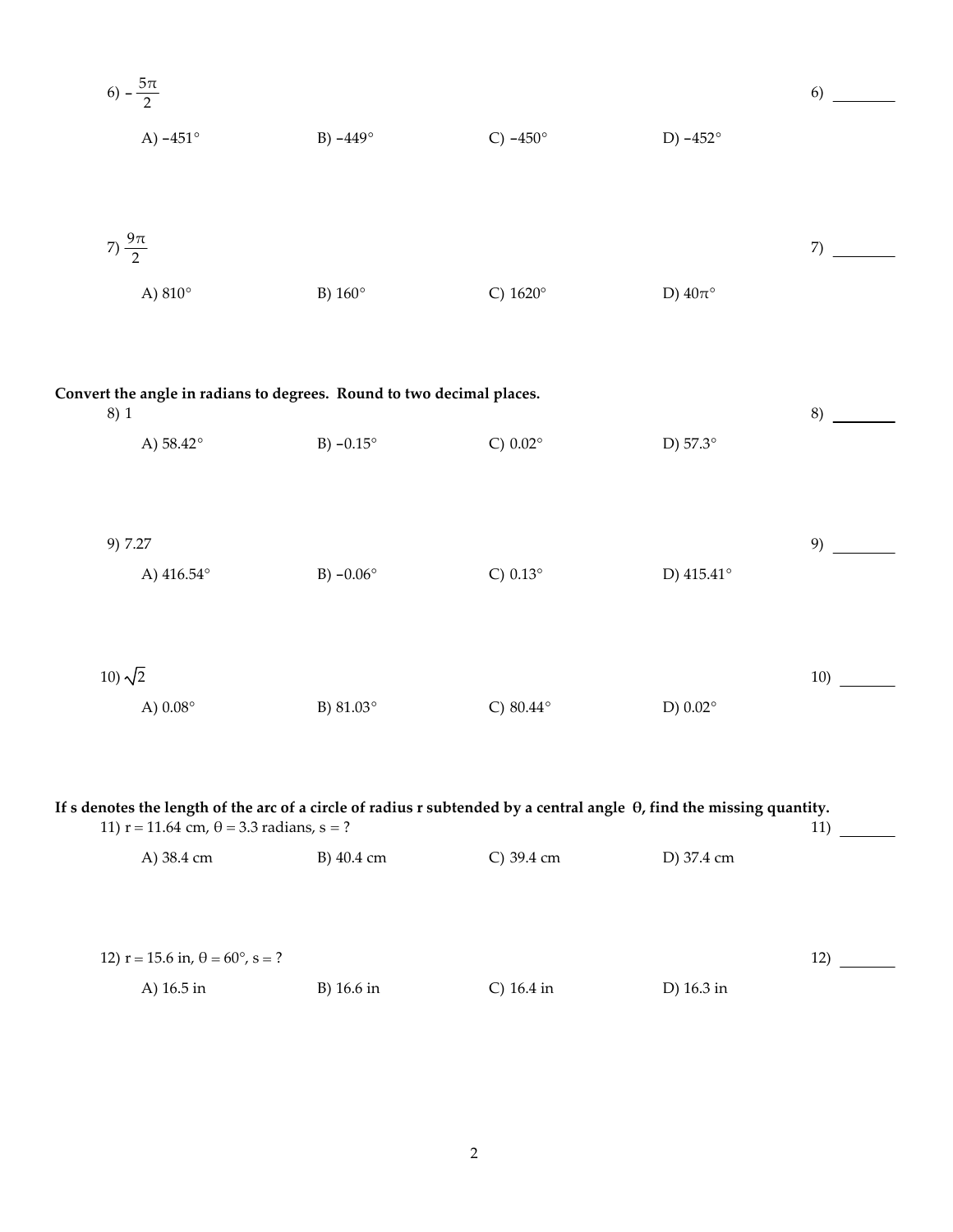13) 
$$
r = \frac{1}{3} \text{ feet, } s = 4 \text{ feet, } \theta = ?
$$
  
\nA)  $\frac{4}{3}^{\circ}$  \t\t B) 12 radians \t\t C) 12<sup>°</sup> \t\t D)  $\frac{4}{3}$  radians  
\n14)  $s = 7 \text{ m}, \theta = 3.5 \text{ radians, } r = ?$   
\nA) 2.0 m \t\t B) 2.7 m \t\t C) 0.5 m \t\t D) 1 m

In the problem, t is a real number and  $P=(x,y)$  is the point on the unit circle that corresponds to t. Find the exact value of **the given trigonometric function.**

15) 
$$
\left(\frac{4}{9}, \frac{\sqrt{65}}{9}\right)
$$
; find sin t  
\nA)  $\frac{4}{9}$  \nB)  $\frac{4\sqrt{65}}{65}$  \nC)  $\frac{\sqrt{65}}{4}$  \nD)  $\frac{\sqrt{65}}{9}$ 

16) 
$$
\left(\frac{4}{9}, \frac{\sqrt{65}}{9}\right)
$$
; find tan t  
\nA)  $\frac{\sqrt{65}}{9}$   
\nB)  $\frac{4\sqrt{65}}{65}$   
\nC)  $\frac{\sqrt{65}}{4}$   
\nD)  $\frac{9}{4}$ 

17) 
$$
\left(\frac{\sqrt{55}}{8}, \frac{3}{8}\right)
$$
; find sec t  
\nA)  $\frac{8}{3}$  \nB)  $\frac{8\sqrt{55}}{55}$  \nC)  $\frac{3\sqrt{55}}{55}$  \nD)  $\frac{\sqrt{55}}{3}$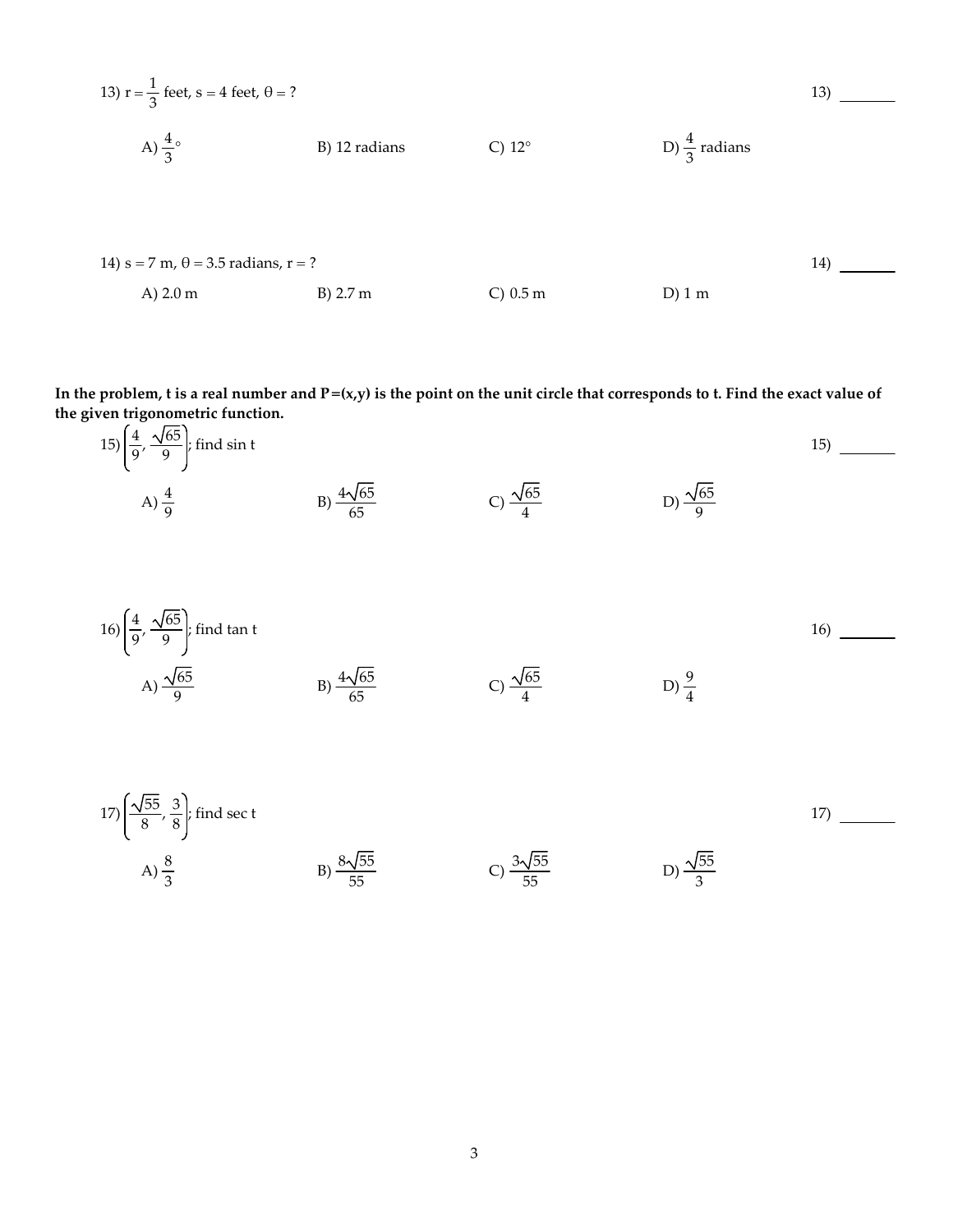18) 
$$
\left(-\frac{\sqrt{65}}{9}, \frac{4}{9}\right)
$$
; find cos t  
A)  $\frac{4}{9}$   
B)  $-\frac{\sqrt{65}}{9}$   
C)  $-\frac{\sqrt{65}}{4}$   
D)  $-\frac{9\sqrt{65}}{65}$ 

Find the exact value of the expression. Do not use a calculator.

19) 
$$
\frac{8\pi}{3}
$$
  
\nA)  $\frac{1}{2}$   
\nB)  $-\frac{1}{2}$   
\nC)  $\frac{\sqrt{3}}{2}$   
\nD)  $-\frac{\sqrt{3}}{2}$   
\nD)  $-\frac{\sqrt{3}}{2}$   
\nE)  $-\frac{1}{2}$   
\nD)  $-\frac{\sqrt{3}}{2}$   
\nE)  $-\frac{1}{2}$   
\nE)  $-\frac{1}{2}$   
\nE)  $-\frac{\sqrt{3}}{2}$   
\nE)  $-\frac{\sqrt{3}}{2}$   
\nE)  $-\frac{\sqrt{3}}{2}$   
\nE)  $-\frac{\sqrt{3}}{2}$   
\nE)  $-\frac{\sqrt{3}}{2}$   
\nE)  $-\frac{2\sqrt{3}}{3}$   
\nE)  $-\frac{2\sqrt{3}}{3}$   
\nE)  $-\sqrt{2}$   
\nE)  $-\frac{2\sqrt{3}}{3}$   
\nE)  $-\sqrt{2}$   
\nE)  $-\frac{2\sqrt{3}}{3}$   
\nE)  $-\sqrt{2}$   
\nE)  $-\frac{2\sqrt{3}}{3}$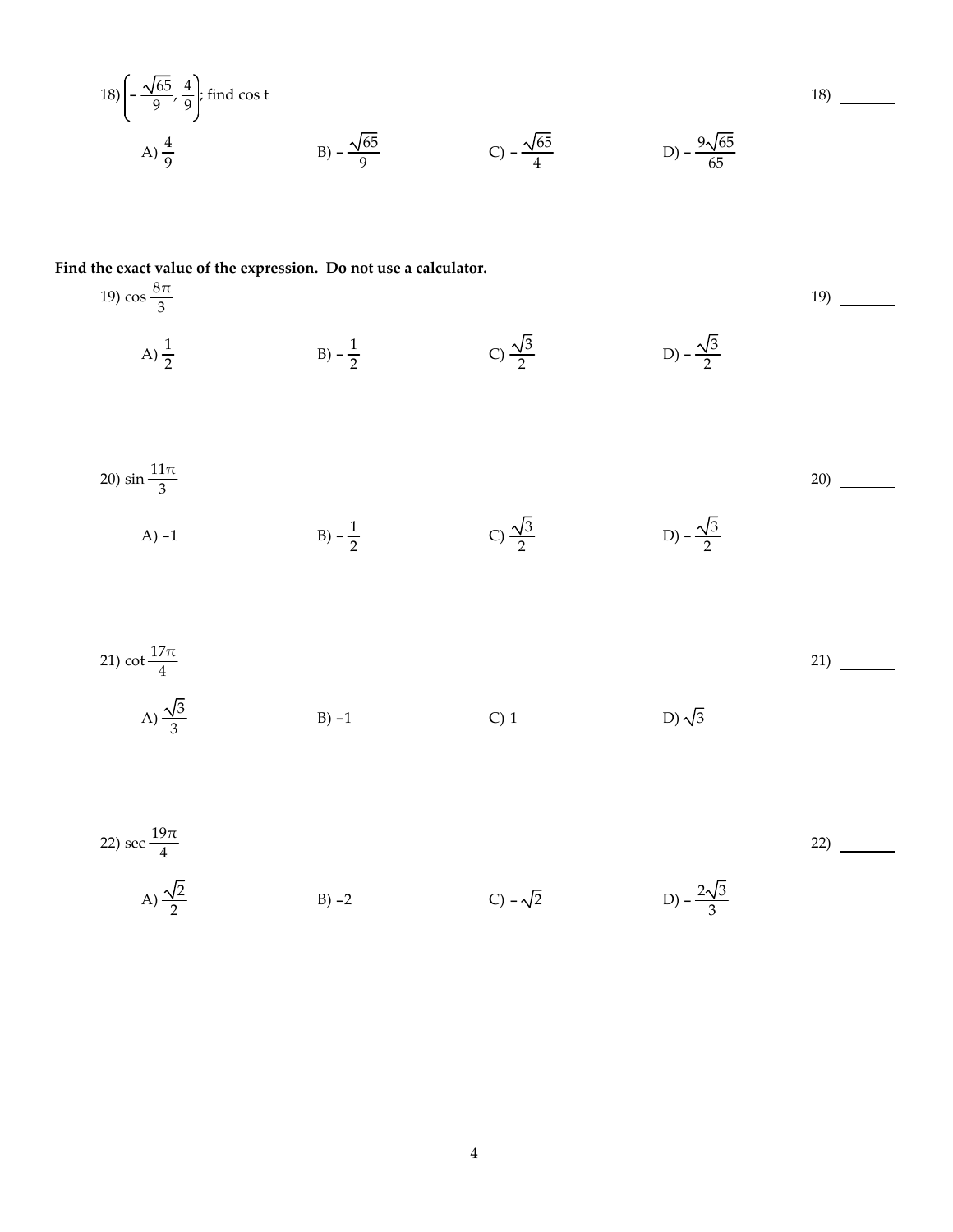Find the exact value of the expression.

23) cot  $45^{\circ}$  – cos  $30^{\circ}$ 

A) 
$$
\frac{2-\sqrt{3}}{2}
$$
 \t\t B)  $\frac{2-\sqrt{2}}{2}$  \t\t C)  $\frac{2\sqrt{3}-3\sqrt{2}}{6}$  \t\t D)  $\frac{-\sqrt{3}}{6}$ 

24) csc 60° - sin 45°  
\nA) 
$$
\frac{4\sqrt{2} - 3\sqrt{3}}{6}
$$
  
\nB)  $\frac{4\sqrt{3} - 3\sqrt{2}}{6}$   
\nC)  $\frac{4 - \sqrt{3}}{2}$   
\nD)  $\frac{4 - \sqrt{2}}{2}$ 

 $23)$ 

## Find the approximate value of the expression rounded to two decimal places.  $25)$  $25)$  cos  $49^\circ$ A) 0.30 B) 0.66  $C) 0.36$ D) 0.60 26) tan 74° A) 3.39  $B) - 5.64$  $C) -5.74$ D) 3.49 27)  $\sin \frac{2\pi}{5}$  $27)$ A) 0.95 B) 1.03  $C) 0.10$  $D) 0.02$ 28)  $\cos \frac{5\pi}{12}$  $28)$ A) 0.38 B) 1.12  $C) 0.26$  $D)$  1.00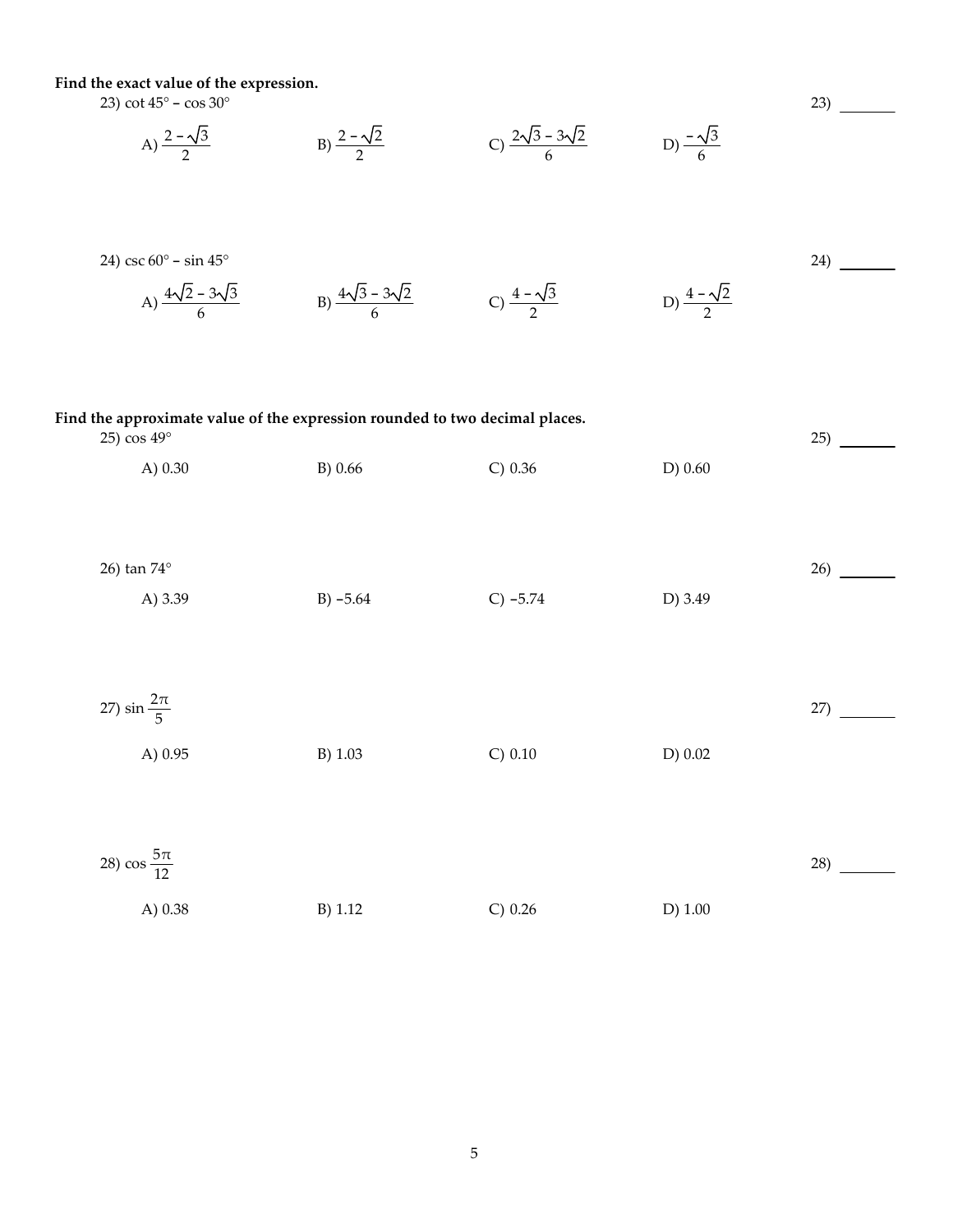29) 
$$
\tan \frac{3\pi}{5}
$$
  
\nA) -3.08  
\nB) 0.09  
\nC) 0.03  
\nD) -3.02  
\nD) -3.02  
\n30)  
\nA) -1.00  
\nB) 0.53  
\nC) 0.41  
\nD) -0.88

| A point on the terminal side of angle $\theta$ is given. Find the exact value of the given trigonometric function.<br>31) $(9, 12)$ ; Find sin $\theta$ . |                  |                   |                   | 31) |
|-----------------------------------------------------------------------------------------------------------------------------------------------------------|------------------|-------------------|-------------------|-----|
| A) $\frac{3}{4}$                                                                                                                                          | B) $\frac{4}{5}$ | C) $\frac{3}{5}$  | D) $\frac{4}{3}$  |     |
| 32) $(-5, -6)$ ; Find tan $\theta$ .<br>A) $\frac{5}{6}$                                                                                                  | $B) \frac{6}{5}$ | C) $-\frac{5}{8}$ | D) $-\frac{3}{4}$ | 32) |
| 33) $\left(-\frac{1}{5}, \frac{1}{2}\right)$ ; Find cos $\theta$ .                                                                                        |                  |                   |                   | 33) |

## Find the exact value of the requested trigonometric function of  $\theta$ .

A)  $-\frac{29}{5}$  B)  $\frac{5\sqrt{29}}{29}$ 

34) 
$$
\cos \theta = \frac{4}{9}
$$
 and  $\tan \theta < 0$   
Find  $\sin \theta$ .

 $\frac{29}{2}$  D)  $-\frac{2\sqrt{29}}{29}$ 

A) 
$$
-\frac{9}{4}
$$
 \t\t B)  $-\frac{\sqrt{65}}{4}$  \t\t C)  $-\frac{\sqrt{65}}{9}$  \t\t D)  $-\sqrt{65}$ 

B)  $\frac{5\sqrt{29}}{29}$  C)  $\frac{29}{2}$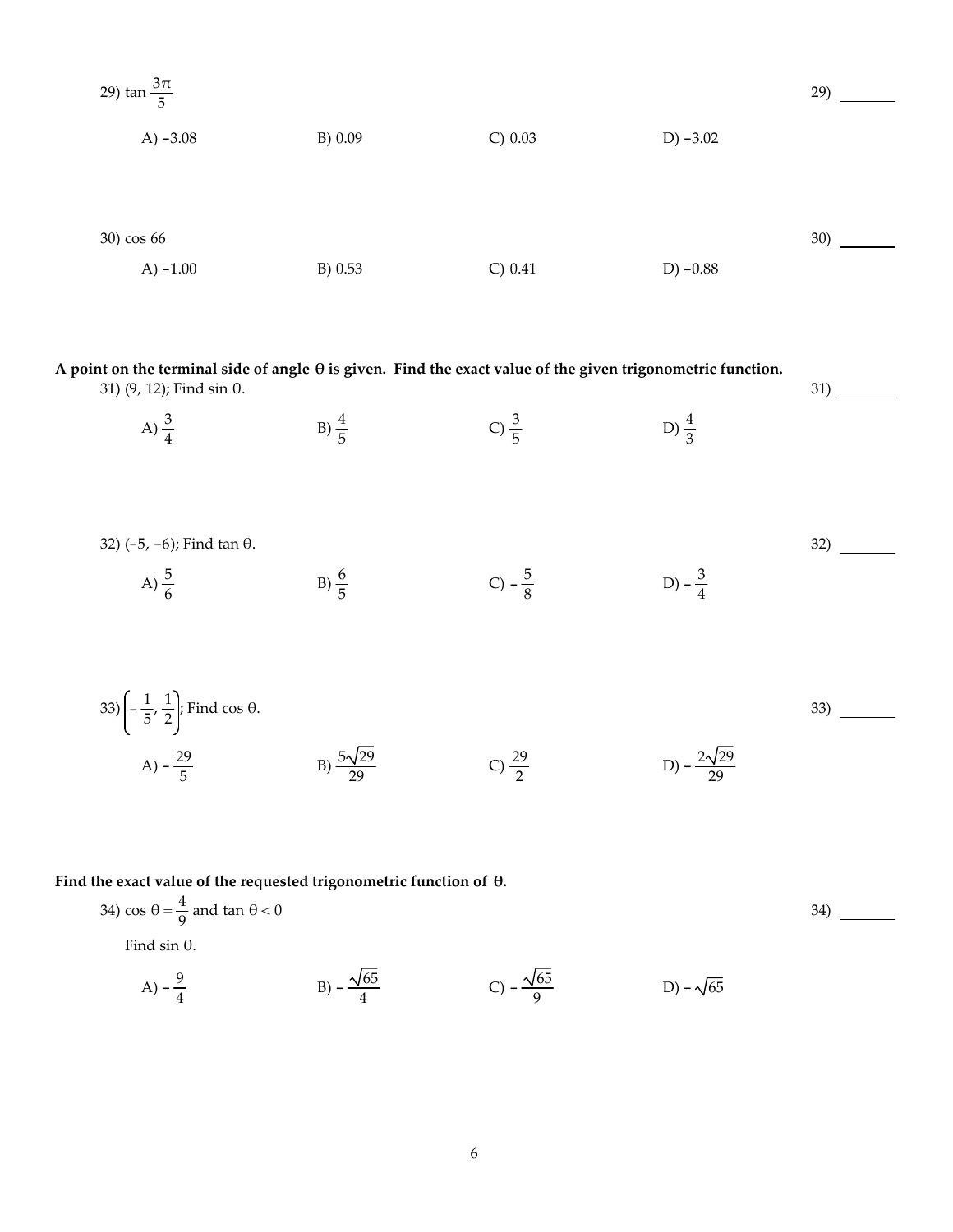| 35) sec $\theta = \frac{7}{4}$ and $\theta$ in quadrant IV                                                         |                               |                              |                             | 35) |
|--------------------------------------------------------------------------------------------------------------------|-------------------------------|------------------------------|-----------------------------|-----|
| Find tan $\theta$ .                                                                                                |                               |                              |                             |     |
| A) $-\frac{7}{4}$                                                                                                  | B) $-\frac{\sqrt{33}}{7}$     | $C) - \sqrt{33}$             | D) $-\frac{\sqrt{33}}{4}$   |     |
| 36) tan $\theta = -\frac{10}{7}$ and $\theta$ in quadrant II<br>Find $\cos \theta$ .<br>A) $\frac{\sqrt{149}}{10}$ | B) $-\frac{7\sqrt{149}}{149}$ | C) $\frac{7\sqrt{149}}{149}$ | D) – $\frac{\sqrt{149}}{7}$ | 36) |
| 37) cot $\theta = -\frac{7}{8}$ and cos $\theta < 0$<br>Find csc $\theta$ .<br>A) $-\frac{\sqrt{113}}{7}$          | B) $-\frac{7\sqrt{113}}{113}$ | C) $\frac{7\sqrt{113}}{113}$ | D) $\frac{\sqrt{113}}{8}$   | 37) |
| Find the exact value of the expression.<br>38) $\sin^2 65^\circ + \cos^2 65^\circ$<br>$A)$ 1                       | B) 0.42                       | C) 0.65                      | $D)$ 0                      | 38) |
| 39) $\sec^2 40^\circ - \tan^2 40^\circ$<br>A) 0.40                                                                 | $B)$ 1                        | $C$ ) 0                      | D) 0.16                     | 39) |
| 40) sin 80° csc 80°<br>$A$ ) -1                                                                                    | B) 80                         | $C$ ) 0                      | $D)$ 1                      | 40) |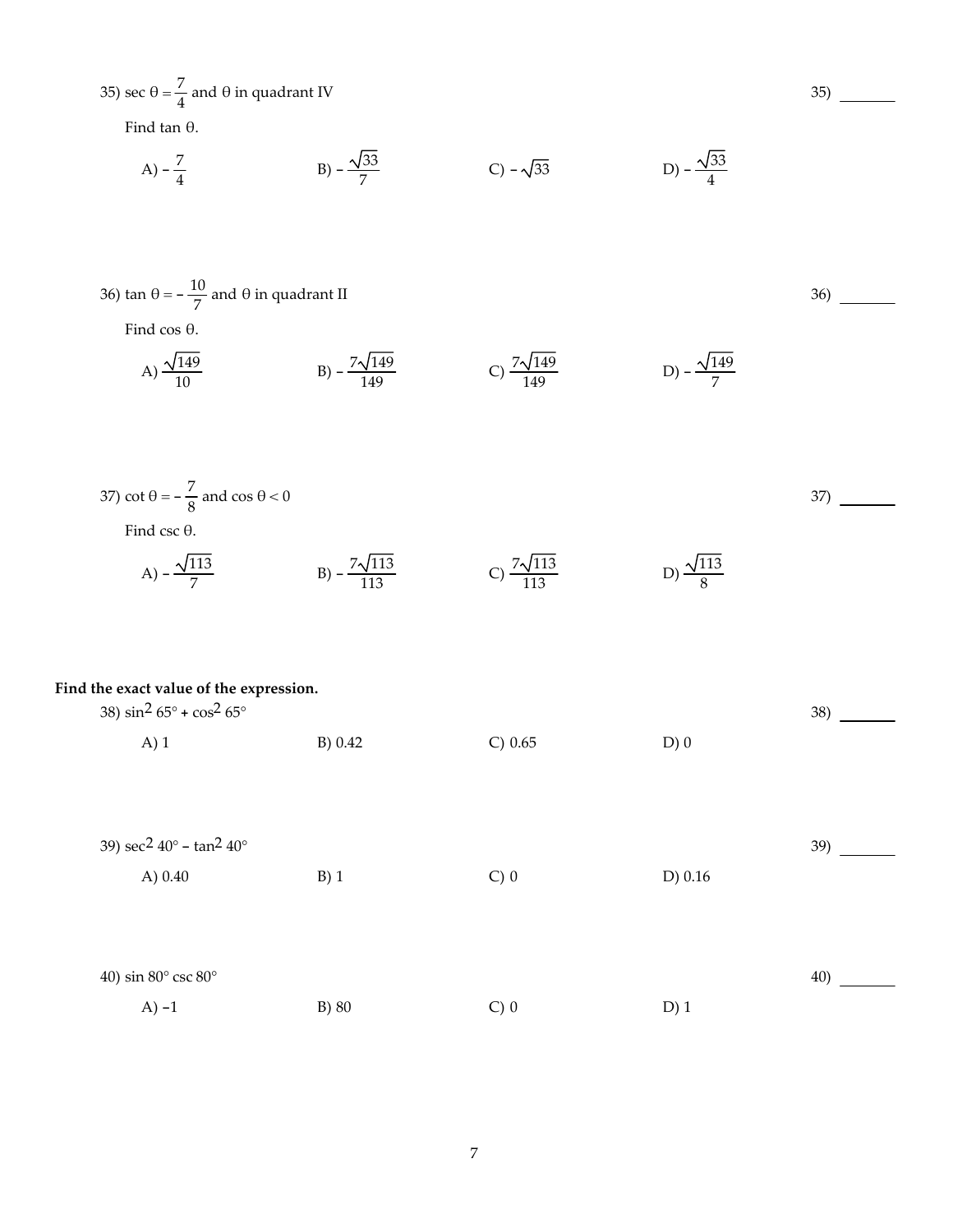| 41) $\tan 55^{\circ} - \frac{\sin 55^{\circ}}{\cos 55^{\circ}}$ |      |          |     |
|-----------------------------------------------------------------|------|----------|-----|
| A) Undefined                                                    | B(0) | $C$ ) 55 | D)1 |

 $41)$